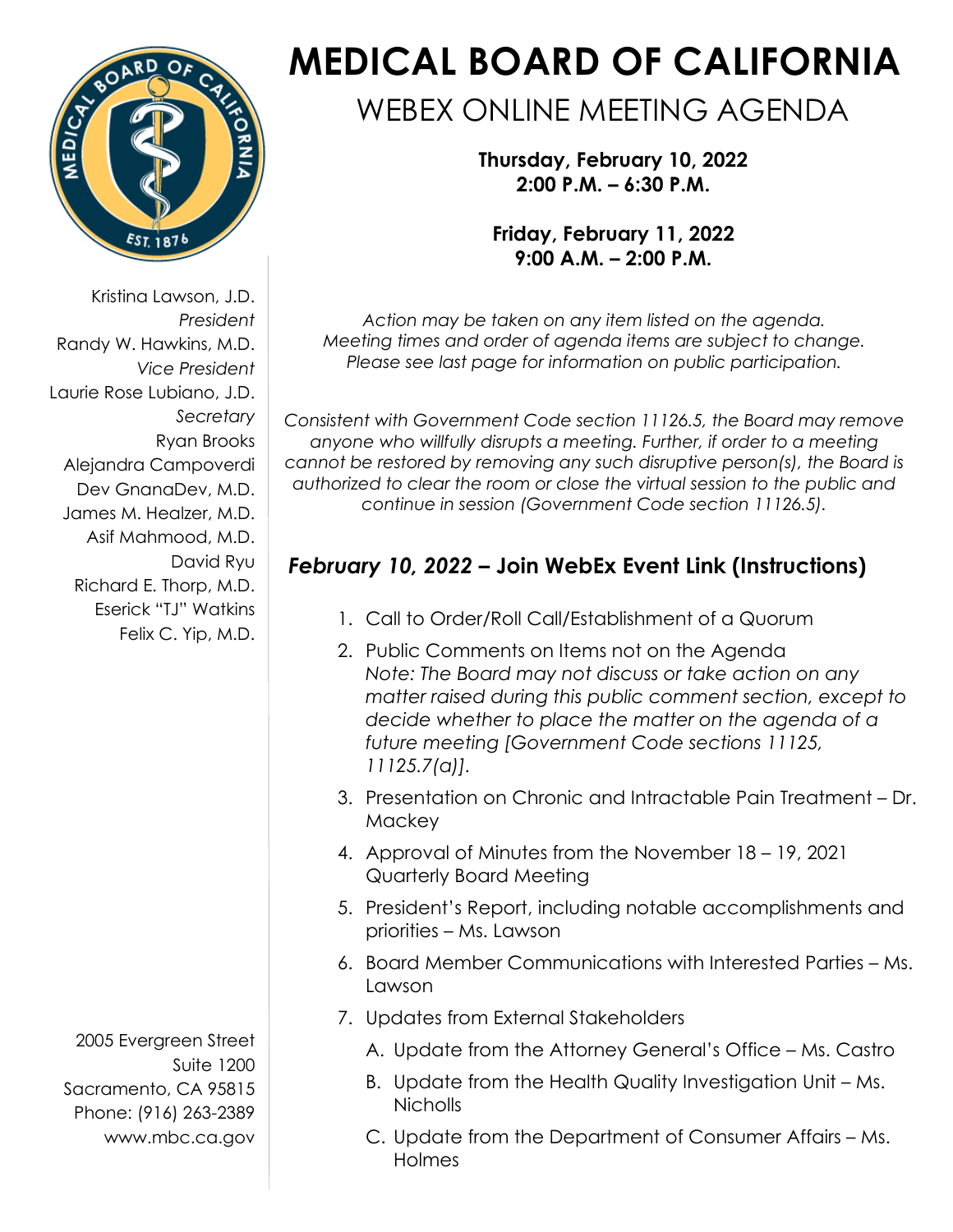- 8. Updates from External Boards
	- A. Update from the Board of Registered Nursing on AB 890 Ms. Melby
	- B. Update from the Physician Assistant Board Dr. Hawkins
- 9. Executive Management Reports Mr. Prasifka
	- A. Administrative Summary, including budget, personnel, and technology updates
	- B. Enforcement Program Summary, including personnel, expert reviewer program, statistics, and enforcement unit updates
	- C. Licensing Program Summary, including personnel, statistics, and licensing unit updates
- 10. Update on Revising Guidelines for Prescribing Controlled Substances for Pain Mr. Prasifka

#### **Recess**

### *Friday, February 11, 2022*

*Consistent with Government Code section 11126.5, the Board may remove anyone who willfully disrupts a meeting. Further, if order to a meeting cannot be restored by removing any such disruptive person(s), the Board is authorized to clear the room or close the virtual session to the public and continue in session (Government Code section 11126.5).* 

- 11.Call to Order/Roll Call/Establishment of a Quorum
- 12.Public Comments on Items not on the Agenda

*Note: The Board may not discuss or take action on any matter raised during this public comment section, except to decide on whether to place the matter on the agenda of a future meeting [Government Code sections 11125, 111257(a)].*

- 13.Presentation on Integrating Cultural and Linguistic Competency in Continuing Medical Education – Dr. Aguilar-Gaxiola
- 14.Discussion and Possible Action on Legislation/Regulations Mr. Bone and Ms. Webb
	- A. 2022 Legislation
		- 1. AB 562 (Low) Frontline COVID-19 Provider Mental Health Resiliency Act of 2021: Health Care Providers: Mental Health Services
		- 2. AB 1102 (Low) Telephone Medical Advice Services
		- 3. AB 1278 (Nazarian) Physicians and Surgeons: Payments: Disclosure: Notice
		- 4. AB 1636 (Weber) Physician's and Surgeon's Certificate: Registered Sex Offenders
		- 5. AB 1662 (Gipson) Licensing Boards: Disqualification from Licensure: Criminal **Conviction**
		- 6. SB 57 (Wiener) Controlled Substances: Overdose Prevention Program
		- 7. SB 528 (Jones) Juveniles: Health Information Summary: Psychotropic Medication
	- B. 2022 Legislative Proposals
		- 1. Proposal Related to Consumer Involvement in the Disciplinary Process
		- 2. Proposal Related to a Public Board Member Majority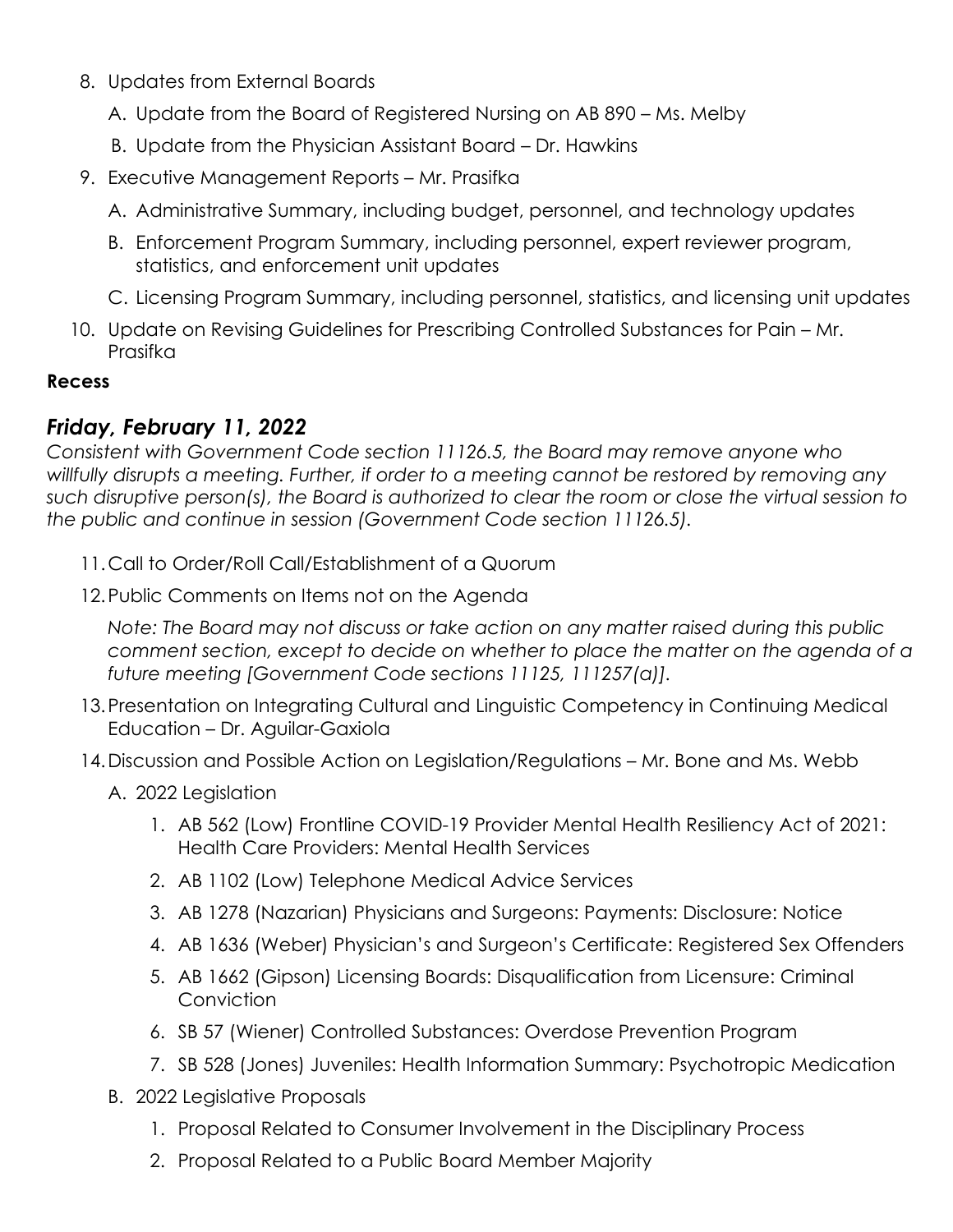- C. Regulatory Actions
	- 1. Approved Certifying Organizations 16 CCR Sections 1366.3, 1366.31, and 1379.07
	- 2. Notice to Consumers, 16 CCR Sections 1355.4, 1378.5, 1379.4, and 1379.58 Discussion and Possible Action in Response to Public Comments Received During the 45-Day Comment Period – Ms. Webb
	- 3. Physician Health and Wellness Program, 16 CCR Sections 1357-1357.15, and 1361.5
- 15. Update, Discussion and Possible Action on Proposed Agenda for the Midwifery Advisory Council Meeting – Ms. Breglia
- 16. Future Agenda Items
- 17. Adjournment